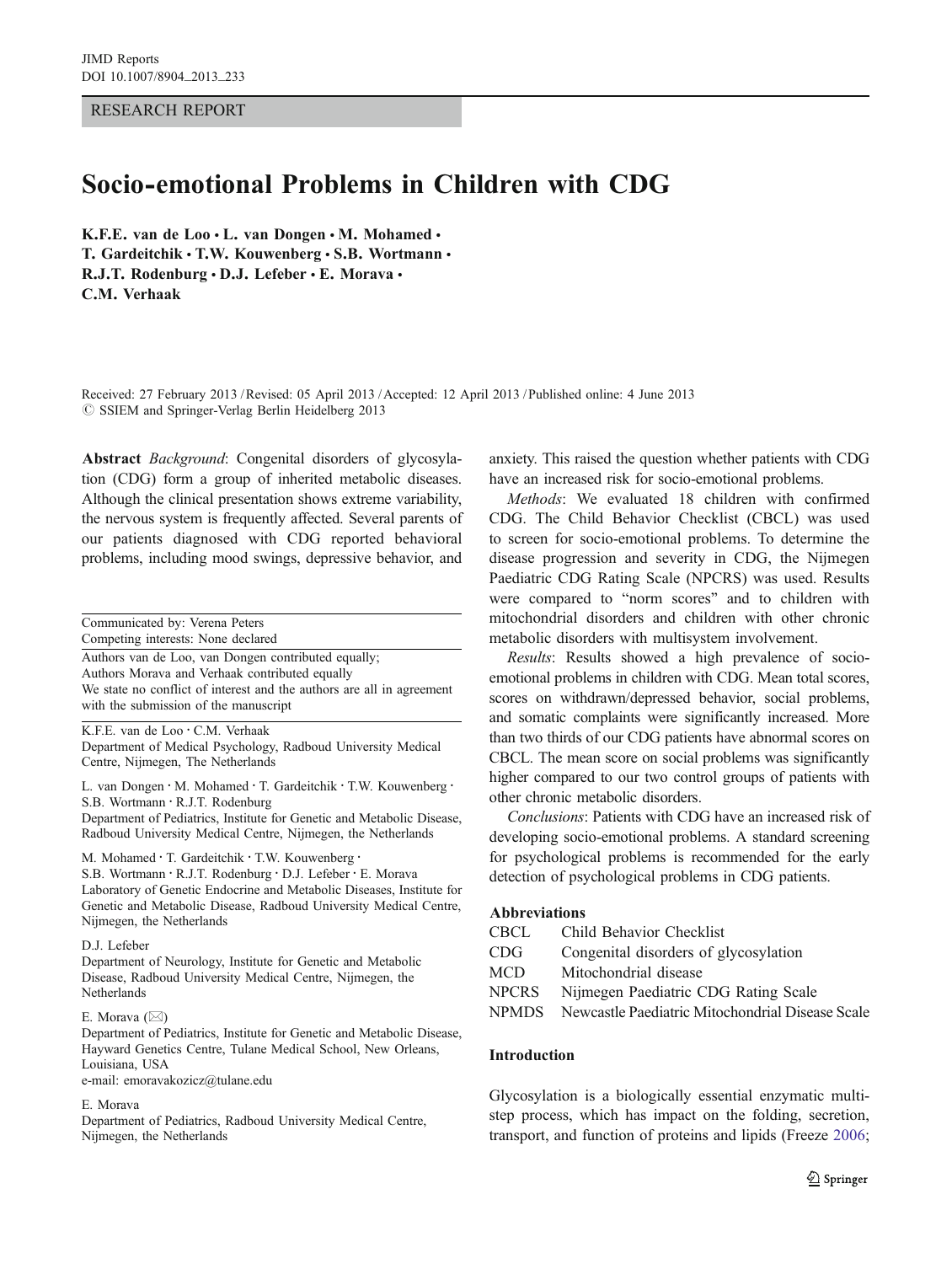Jaeken [2010\)](#page-8-0). Defects in the glycosylation cause congenital disorders of glycosylation (CDG), which is now approaching 50 different defects (Jaeken [2010;](#page-8-0) Jaeken et al. [2009](#page-8-0); Theodore and Morava [2011\)](#page-9-0). Each disorder is called after the corresponding gene symbol followed by "-CDG".

PMM2-CDG (CDG-Ia), MPI-CDG (CDG-Ib), and ALG6- CDG (CDG-Ic) are the most common reported types of CDG, with over 700 patients, over 20 patients, and over 30 patients affected worldwide, respectively. Other CDG subtypes are rare and in some cases only reported in a single patient (Mohamed et al. [2011](#page-8-0); Sparks and Krasnewich [2005](#page-9-0)).

Because of the ubiquitous requirement of glycoproteins, CDGs usually present as a multisystem disease. Neurologic involvement, failure to thrive, liver dysfunction, coagulation abnormalities, and dysmorphic features are frequent. Typical CDG type I features include inverted nipples, fat pads, low serum thyroxin-binding globulin, and strabismus. Neurological involvement is common and differs in severity in CDG-I patients. Some CDG subtypes present with specific symptoms. For example, MPI-CDG is characterized by hepaticintestinal problems (Liem et al. [2008\)](#page-8-0), and ATP6V0A2- CDG (cutis laxa type IIA) and COG7-CDG patients often show cutis laxa (Morava et al. [2007](#page-9-0), [2009a,](#page-9-0) [b](#page-9-0)).

In medical literature, patients with CDG are generally described as very social extrovert children, of warm character (Grünewald [2009](#page-8-0)). However, this hypothesis is based on observations and has never been studied in diverse forms of CDG. Until now, there is no literature available regarding the socio-emotional functioning in patients with CDG. In our own patient group, however, socio-emotional problems, including mood swings, depressive behavior, or possible anxiety, have been reported by parents. This raised the question whether patients with CDG have an increased risk of socio-emotional problems like mood disorders and social problems.

The prevalence of socio-emotional problems in children with chronic diseases is higher compared to healthy children. In the Netherlands, at least 14 % of the children suffer from a chronic disease (Mokkink et al. [2007](#page-8-0)). Literature shows that children with chronic diseases show more internalizing problems like socio-emotional problems and depressive symptoms (Boe-kaerts and Röder [1999](#page-8-0); Evans et al. [2005\)](#page-8-0). This is also described in metabolic and endocrine diseases. Children with a genetic cause of hyperandrogenism, phenylketonuria, and type 1 diabetes show more socio-emotional problems than healthy controls (Mueller et al. [2010](#page-9-0); Northam et al. [2006](#page-9-0); Waisbren and White [2010\)](#page-9-0). Endocrine disorders like hypothyroidism can manifest with depression as a first symptom (Davis and Tremont [2007\)](#page-8-0). Furthermore, children with mitochondrial disorders show a higher rate of withdrawn, depressive behavior, compared to norm scores and children with other metabolic disorders (Koene et al. [2009](#page-8-0); Morava et al. [2010](#page-9-0)). These results suggest that depression is more

likely the result of the mitochondrial disorder itself, rather than due to the fact that this metabolic disorder is a chronic disease.

The aim of this study is to assess if children with CDG have more socio-emotional problems compared to norms and if these problems are inherent to CDG. Based on the literature and observations in the clinical practice, it is expected that children with CDG show more internalizing problems compared to healthy children and compared to children with other chronic diseases. To test this hypothesis, we compared children with CDG to population norm scores and to children with other chronic metabolic diseases with multisystem presentation, to evaluate whether the symptoms can be partially due to a chronic disease. We also compared the children with CDG to patients with mitochondrial disorders, who have been shown to present with inherent psychological problems.

## Methods

For this study, we included patients with a biochemically and genetically confirmed diagnosis of congenital disorders of glycosylation aged 1 to 18 years. Patients with different subtypes of CDG were included in the study (Table [1](#page-2-0)). The study was conducted upon initiative from several parents attending a CDG patient/parent information day. Subsequently, CBCL screening and psychological evaluation and consult were offered to 26 of our patients of pediatric age. Eighteen patients responded to the interviews. In all 18 patients, a psychological screening was performed using the Child Behavior Checklist (CBCL) to screen for socio-emotional problems (Achenbach and Rescorla [2000;](#page-8-0) Achenbach and Rescorla [2001](#page-8-0)). The primary caretaker was invited to answer the CBCL interview questions. Because intellectual disability is common in CDG patients, we decided to also include intellectually disabled patients in our study. Patients were scored on IQ by WPPSI/ WISC and an IQ of 70 was used as cut-off score for intellectual disability. In patients younger than 2.6 years, a developmental assessment was performed using the BSID. In the group of 18 patients, 8 children (44%) (5 girls and 3 boys) are intellectually disabled.

# Clinical Studies

To determine the severity of the metabolic disorder, two of our investigators scored the patients with the Nijmegen Paediatric CDG Rating Scale (NPCRS) (Achouitar et al. [2011](#page-8-0)) by reviewing the medical history and clinical examination. Three different questionnaires are available for three age groups: 0–24 months, 2–11 years, and 12–18 years (Achouitar et al. [2011\)](#page-8-0). These questionnaires consist of three sections. Section I (Current function) includes seven questions regarding seven general functions (vision, hearing, communication, feeding, self-care, mobility, and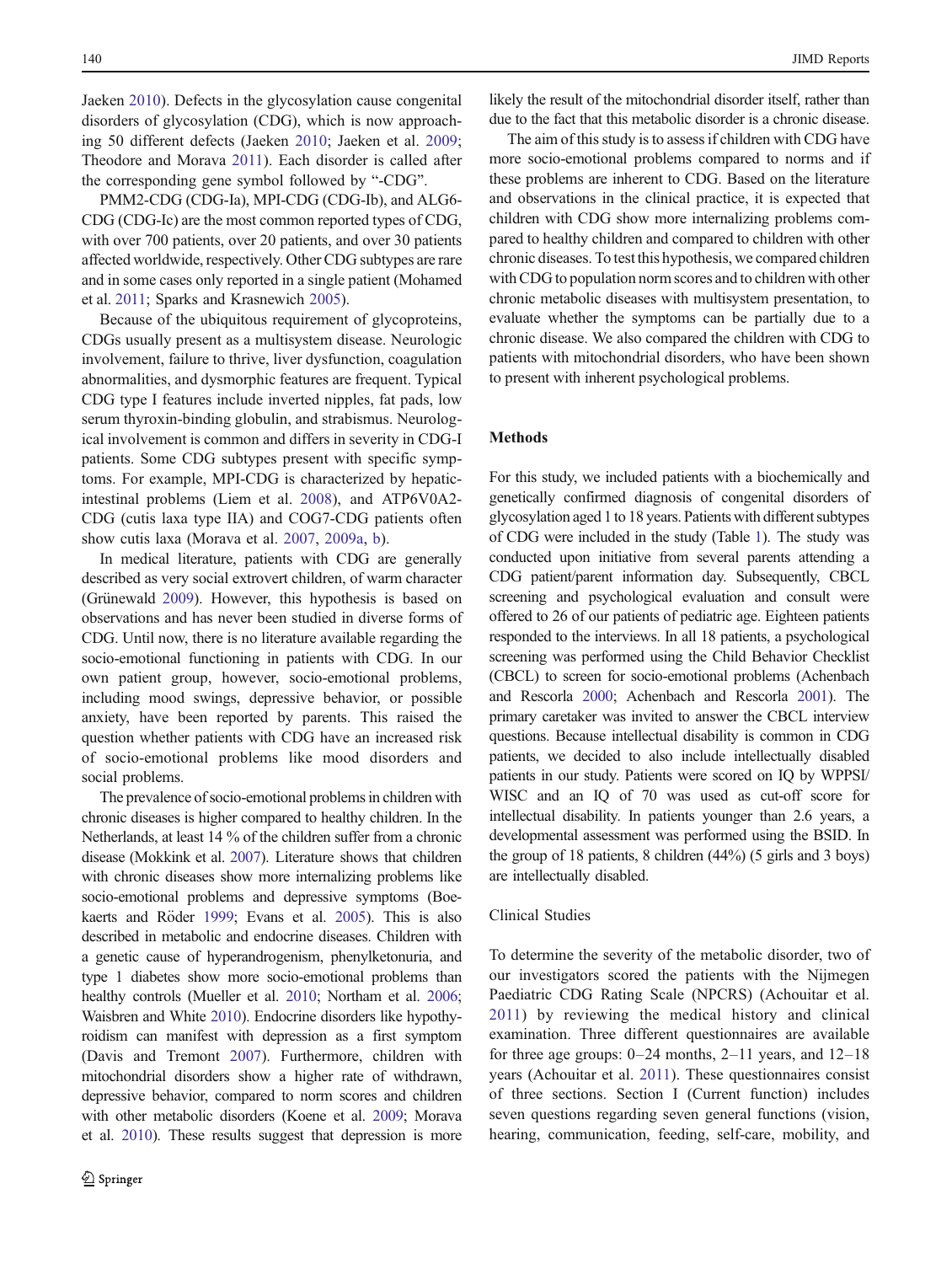| 흐              | Sex | Age            | ₫     | Diagnose     | Visual involvement       | Communication<br>problems | Gastrointestinal         | $\overline{\phantom{a}}$<br>Muscle hypotonia<br>weakness | Liver involvement        | retardation<br>Growth i          | development<br>Impaired | Strabismus               | Ataxia                           | score<br>CDG | score<br>CBCL<br><b>Total</b> | T-score<br>internalizing<br>CBCL | T-score<br>externalizing<br>CBCL | core<br>ଡ଼<br>$anx$ /dep<br>CBCL | -score<br>with/dep<br>CBCL T- | social<br>CBCL T-score<br>problems | somatic complaints<br>T-score<br>CBCL |
|----------------|-----|----------------|-------|--------------|--------------------------|---------------------------|--------------------------|----------------------------------------------------------|--------------------------|----------------------------------|-------------------------|--------------------------|----------------------------------|--------------|-------------------------------|----------------------------------|----------------------------------|----------------------------------|-------------------------------|------------------------------------|---------------------------------------|
| 1              | M   | 15             | <70   | ALG6-CDG     |                          | $+$                       | $\mathbf{P}$             | $+$                                                      | ٠                        | $\ddot{}$                        | $+$                     | $+$                      | $+$                              | 22           | 64                            | 47                               | 63                               | 50                               | 53                            | 70                                 | 58                                    |
| $\overline{2}$ | M   | 17             | >70   | ALG13-CDG    | $\overline{\phantom{a}}$ | ÷                         | $\overline{\phantom{a}}$ |                                                          | $\sim$                   | $\ddot{}$                        | $\ddot{}$               | $^{+}$                   | $\overline{\phantom{a}}$         | 4            | 56                            | 52                               | 57                               | 50                               | 54                            | 63                                 | 61                                    |
| 3              | F   | 10             | <70   | ATP6V0A2-CDG |                          | $\ddot{}$                 | $+^{\rm b}$              | $\ddot{}$                                                | $\ddot{}$                | $\sim$                           | $\ddot{}$               | $^{+}$                   |                                  | 18           | 57                            | 61                               | 53                               | 60                               | 60                            | 59                                 | 57                                    |
| 4              | M   | 15             | $>70$ | PMM2-CDG     |                          |                           |                          | $\ddot{}$                                                | $+$                      | $\overline{\phantom{a}}$         |                         | $+$                      |                                  | 8            | 67                            | 69                               | 63                               | 65                               | 70                            | 66                                 | 61                                    |
| 5              | F   | 13             | $>70$ | PMM2-CDG     | $\sim$                   | $+$                       | $+$                      | $\ddot{}$                                                | $+$                      | $+$                              | $\ddot{}$               | $\overline{\phantom{a}}$ | $+$                              | 11           | 70                            | 75                               | 63                               | 78                               | 66                            | 78                                 | 76                                    |
| 6              | M   | 14             | <70   | ALG6-CDG     | ٠                        | $\ddot{}$                 | $+$                      | $+$ <sup>c</sup>                                         | $\overline{\phantom{a}}$ | $+$                              | $\ddot{}$               | $+$                      | $+$                              | 27           | 70                            | 65                               | 66                               | 50                               | 66                            | 70                                 | 72                                    |
| 7              | F   | 6              | >70   | SRD5A3-CDG   | $\sim$                   | $\ddot{}$                 | $\overline{\phantom{a}}$ | $+$                                                      | $+$                      | $\sim$                           | ÷                       | $\ddot{}$                | ٠                                | 16           | 50                            | 39                               | 47                               | 50                               | 52                            | 59                                 | 50                                    |
| 8              |     | 1              | <70   | PMM2-CDG     | $+$                      | $\ddot{}$                 | $+^{\rm b}$              | $\ddot{}$                                                | $+$                      | $\sim$                           | $\ddot{}$               | $^{+}$                   | ٠                                | 22           | 50                            | 62                               | 39                               | 50                               | 60                            |                                    | 70                                    |
| 9              | M   | 17             | <70   | PMM2-CDG     | $+$ <sup>a</sup>         | $\ddot{}$                 | $\overline{\phantom{a}}$ | $+$ <sup>c</sup>                                         | ٠                        | ٠                                |                         | $+$                      | $+$                              | 30           | 47                            | 34                               | 43                               | 50                               | 50                            | 67                                 | 50                                    |
| 10             | F   | 12             | <70   | PMM2-CDG     | $+$ <sup>a</sup>         | $\ddot{}$                 | $+^{\rm b}$              | $+$ <sup>c</sup>                                         |                          | $\ddot{}$                        |                         | $+$                      | $+$                              | 33           | 66                            | 53                               | 65                               | 50                               | 57                            | 73                                 | 59                                    |
| 11             | p   | $\overline{2}$ | >70   | PMM2-CDG     | $\ddot{}$                | $\overline{+}$            | $+^b$                    | $+$                                                      | $^{+}$                   | $+$                              | $\ddot{}$               | $^{+}$                   | $\overline{\phantom{a}}$         | 23           | 49                            | 56                               | 44                               | 51                               | 63                            |                                    | 50                                    |
| 12             | E   | 3              | >70   | PMM2-CDG     |                          |                           | $\sim$                   | $\ddot{}$                                                | $\ddot{}$                |                                  | $\ddot{}$               | $^{+}$                   | $\ddot{}$                        | 14           | 36                            | 29                               | 42                               | 50                               | 50                            |                                    | 50                                    |
| 13             | F   | 14             | >70   | ATP6V0A2-CDG |                          |                           |                          |                                                          |                          | $\overline{\phantom{a}}$         |                         |                          | $+$                              | 6            | 69                            | 69                               | 63                               | 67                               | 66                            | 87                                 | 68                                    |
| 14             | F   | 8              | <70   | ALG6-CDG     | $\overline{\phantom{a}}$ |                           | $+^{\rm b}$              | $+$ <sup>c</sup>                                         | ÷.                       | $\overline{\phantom{a}}$         |                         | $+$                      | $\overline{\phantom{a}}$         | 19           | 73                            | 67                               | 64                               | 63                               | 68                            | 77                                 | 64                                    |
| 15             | м   | 8              | $>70$ | PMM2-CDG     | $+$                      | $+$                       | $+$ b                    | $+$ <sup>c</sup>                                         | $+$                      | $+$                              | $\ddot{}$               | $+$                      | $+$                              | 28           | 72                            | 69                               | 58                               | 54                               | 68                            | 77                                 | 74                                    |
| 16             | M   | 14             | >70   | PMM2-CDG     | $\sim$                   | $\ddot{}$                 | $\overline{\phantom{a}}$ | $\ddot{}$                                                | $\overline{\phantom{a}}$ | $\sim$                           | $\ddot{}$               | $+$                      | $\ddot{}$                        | 13           | 40                            | 40                               | 34                               | 50                               | 53                            | 51                                 | 50                                    |
| 17             | F   | 10             | <70   | MPI-CDG      | $\overline{\phantom{a}}$ | $+$                       | $+^b$                    | $\ddot{}$                                                | $+$                      | $\begin{array}{c} + \end{array}$ |                         | $\overline{\phantom{a}}$ | $\begin{array}{c} + \end{array}$ | 18           | 71                            | 52                               | 71                               | 50                               | 64                            | 72                                 | 57                                    |
| 18             | M   | 8              | >70   | MPI-CDG      |                          | $\ddot{}$                 | $+$ <sup>b</sup>         | $\ddot{}$                                                | $+$                      | $\ddot{}$                        |                         | $+$                      | $\ddot{}$                        | 19           | 65                            | 59                               | 59                               | 54                               | 60                            | 57                                 | 61                                    |

<span id="page-2-0"></span>Table 1 Characteristics, NPCRS, and CBCL scores of CDG patients

Gray: increased score for social problems

All patients had impaired educational achievement

<sup>a</sup> Also hearing problems

<sup>b</sup> Also feeding problems

<sup>c</sup> Wheelchair use

educational achievement). The scale for 0–24 months only has five questions in this section (vision, hearing, communication, feeding, and mobility). Section II (System Specific Involvement) consists of questions to review central nervous system, blood, gastrointestinal, endocrine, respiratory, cardiovascular, renal, and liver functions over the preceding six months. Section III (Current Clinical Assessment) includes nine questions related to the current status of the patient (growth, development, vision, strabismus and eye movement, myopathy, ataxia, pyramidal, extrapyramidal, and neuropathy) (Achouitar et al. [2011\)](#page-8-0). All items have four answer options: normal (0), mild (1), moderate (2), and severe (3), except the assessment of development. On this item, a score of 0–7 is possible. The total scale consists of 26 questions and the maximum score is 82.

## Psychological Studies

Primary caretakers of the CDG patients completed the CBCL concerning the child. The CBCL is a widely used screening questionnaire for behavioral, emotional, and social functioning in children aged 1.5–18 years (Achenbach and Rescorla [2000](#page-8-0), [2001\)](#page-8-0). In this study, the CBCL was filled in by one parent.

We were interested in the total score of the CBCL as a measure of overall problems, as well as the internalizing and externalizing score, for children aged 1.5–18 years. Furthermore, of the syndrome profile, we used the subscales anxious/depressed (1.5–18 years) and withdrawn/ depressed (1.5–18 years) to investigate depressed behavior, social problems (only in CBCL 6–18 years), and somatic complaints (1.5–18 years). The remaining subscales were also analyzed to screen for possible other behavioral problems.

The raw scores were analyzed and assigned to T-scores using the ASEBA Windows software Assessment Data Manager (ADM) (Achenbach and Rescorla [2000](#page-8-0), [2001\)](#page-8-0). For the total, internalizing, and externalizing scores, we used T-score of 60 (93rd percentile) as cut-off point. For the subscales, we used a T-score of 65 (93rd percentile) as cutoff point.

#### Control Group 1

Our first control group consisted of 18 children with other inborn errors of metabolism (of other metabolic disorders), namely, mitochondrial disorders. These disorders also have a multisystem nature, in which organs are affected in variable severity. The patients are under regular outpatient follow-up at our hospital. Psychological screening using the CBCL is performed as routine care in this group of patients. We selected 18 patients for our control group, matched with the CDG group based on age, sex, and IQ. Equal to the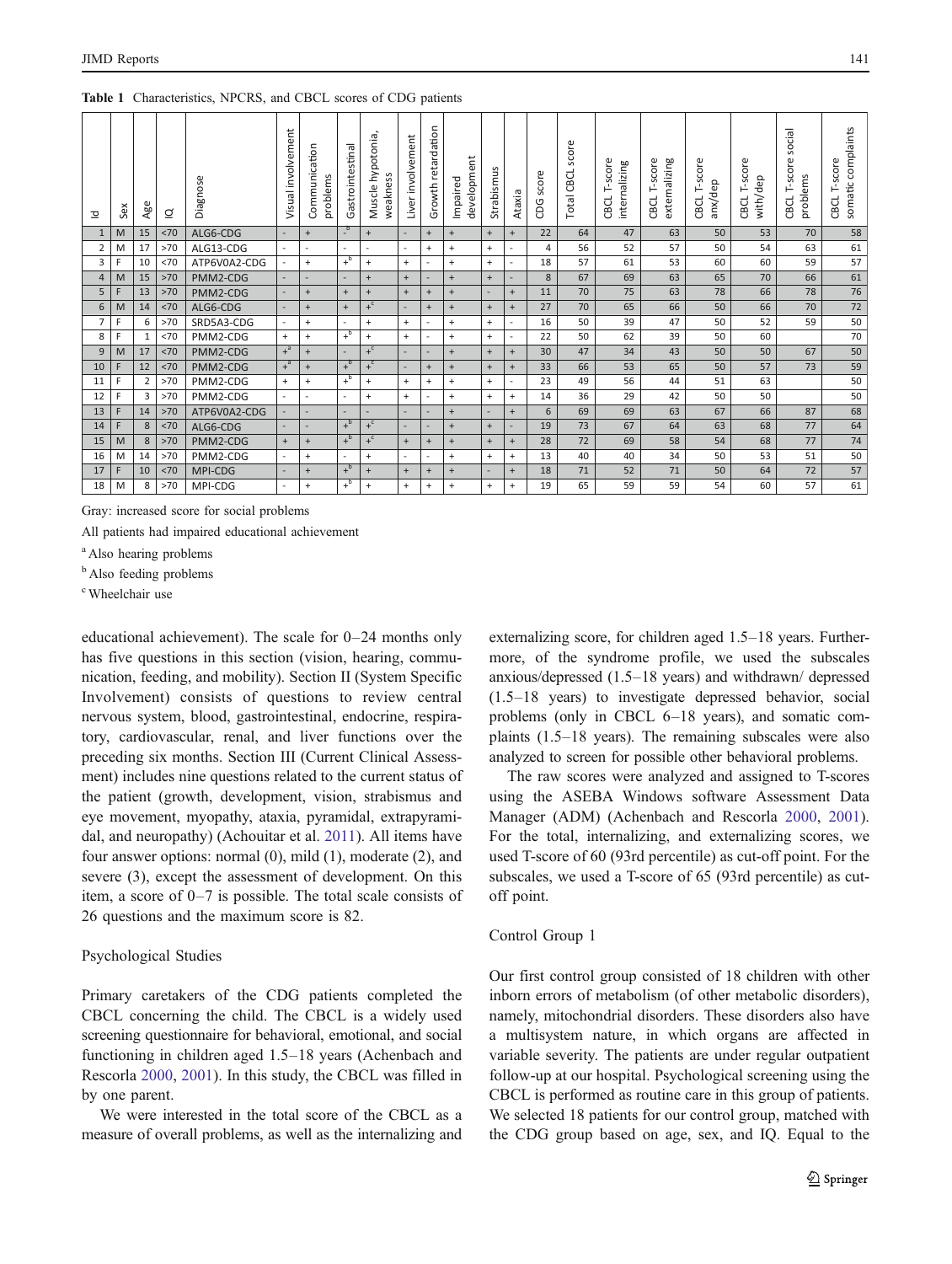CDG group, in this group 8 children are intellectually disabled  $(IQ < 70)$  (5 girls and 3 boys). Comparable to the CDG group, we determined the severity of the metabolic disorders in this control group using the Newcastle Paediatric Mitochondrial Disease Scale (NPMDS) (Phoenix et al. [2006\)](#page-9-0). The NPCRS, used in the CDG group, is derived from this scale. Most questions overlay and the scoring system is equal. The scale also consists of three sections, 26 items, and the maximum score is 82.

## Control Group 2

Our second control group consisted of 18 patients with inborn errors of metabolism, other than CDG and mitochondrial disorders. We selected these children due to the multisystem nature of their disease. This group included children diagnosed with amino acidopathies (phenylketonuria, homocysteinemia), carbohydrate metabolism disorder (glycogen storage disease, galactosemia), organic acidemia (isovaleric acidemia, methylmalonic acidemia, propionic acidemia), urea cycle disorder (carbamyl phosphate synthetase deficiency), and fatty acid oxidation disorders (shortchain acyl-CoA dehydrogenase deficiency). Psychological screening using the CBCL has been performed as routine care in this group of patients. From this database we selected 18 consecutive patients, also matched on age, sex, and IQ. Seven out of the eighteen children are intellectual disabled, 4 girls and 3 boys.

## Analysis

For the data analysis, SPSS version 18 software has been used. Significance was set at a p-value  $\langle 0.05, 0.05 \rangle$  To determine normal distribution, we used the Kolmogorov-Smirnov test. This test confirmed normal distribution on all scores on the CBCL and on the NPCRS and NPMDS. We compared the CBCL scores, including the total, internalizing, and externalizing scores and the subscores anxious/depressed, withdrawn/depressed, social problems, and somatic complaints, of our study group to norm scores of the American population using the one sample T-test, in absence of the Dutch norms. We compared the CBCL scores of our study group to the control groups with multiple independent sample T-ests. We evaluated possible correlations between clinical symptoms, severity and disease progression, and socio-emotional problems based on disease severity and progression (NPCRS scores) and the CBCL total, internalizing, and externalizing scores, using the Pearson Correlation.

## Results

#### CDG Group

The CDG group consists of 18 patients with confirmed congenital disorders of glycosylation, 8 boys and 10 girls. The mean age is 10 years and 10 months.

The severity of the disease was scored by the NPCRS, as described above (Achouitar et al. [2011\)](#page-8-0). Mean scores were 7.3 (1–15) (Section I), 2.4 (0–4) (Section II), 8.7 (3–16) (Section III), and 18.4 (4–33) (Total). The clinical features and CBCL scores of the CDG patients are demonstrated in Table [1](#page-2-0).

Out of the 18 patients, 13 (72%) had an abnormal score on the CBCL. Ten children (56%) scored above the cut-off point on the total score, 8 (44%) children on the internalizing scale, and 8 (44%) children on the externalizing scale. On the subscales, three children (17%) scored above the cut-off point on anxious/depressed, 6 (33%) on withdrawn/ depressed, and 5 (28%) on somatic complaints. Because the subscale social problems is not included in the CBCL 1.5–5 years, data of only 15 patients is available on this subscale. Ten of these 15 children (67%) showed social problems.

All of the children with CDG with an IQ of <70 (100%) show problems on one or more measures of the CBCL compared to 50% of the children with CDG with a normal IQ.

More than half of the PMM2-CDG patients have an aberrant CBCL score (6 out of 9). With four children showing total and internalizing problems, three showed external problems. Five of them have an abnormal score on the subscale social problems, two on anxious/depressed behavior, three on withdrawn/depressed behavior, and three on somatic complaints. The two patients with MPI-CDG showed an abnormal total score on the CBCL. One of them also had abnormal scores on externalizing problems and social problems. All three patients with ALG6-CDG in our study group have abnormal total and externalizing scores and abnormal scores on social problems. Two of them also have abnormal scores on internalizing scores and withdrawn/depressed behavior. One of them also had an abnormal score on somatic complaints. One of two children diagnosed with ATP6V0A2-CDG in our study group had abnormal scores on all four subscales, except social problems, and on total, internalizing, and externalizing scores. The other child had only an abnormal score on internalizing problems on the CBCL. The two children diagnosed with ALG13-CDG and SRD5A3 had normal CBCL scores.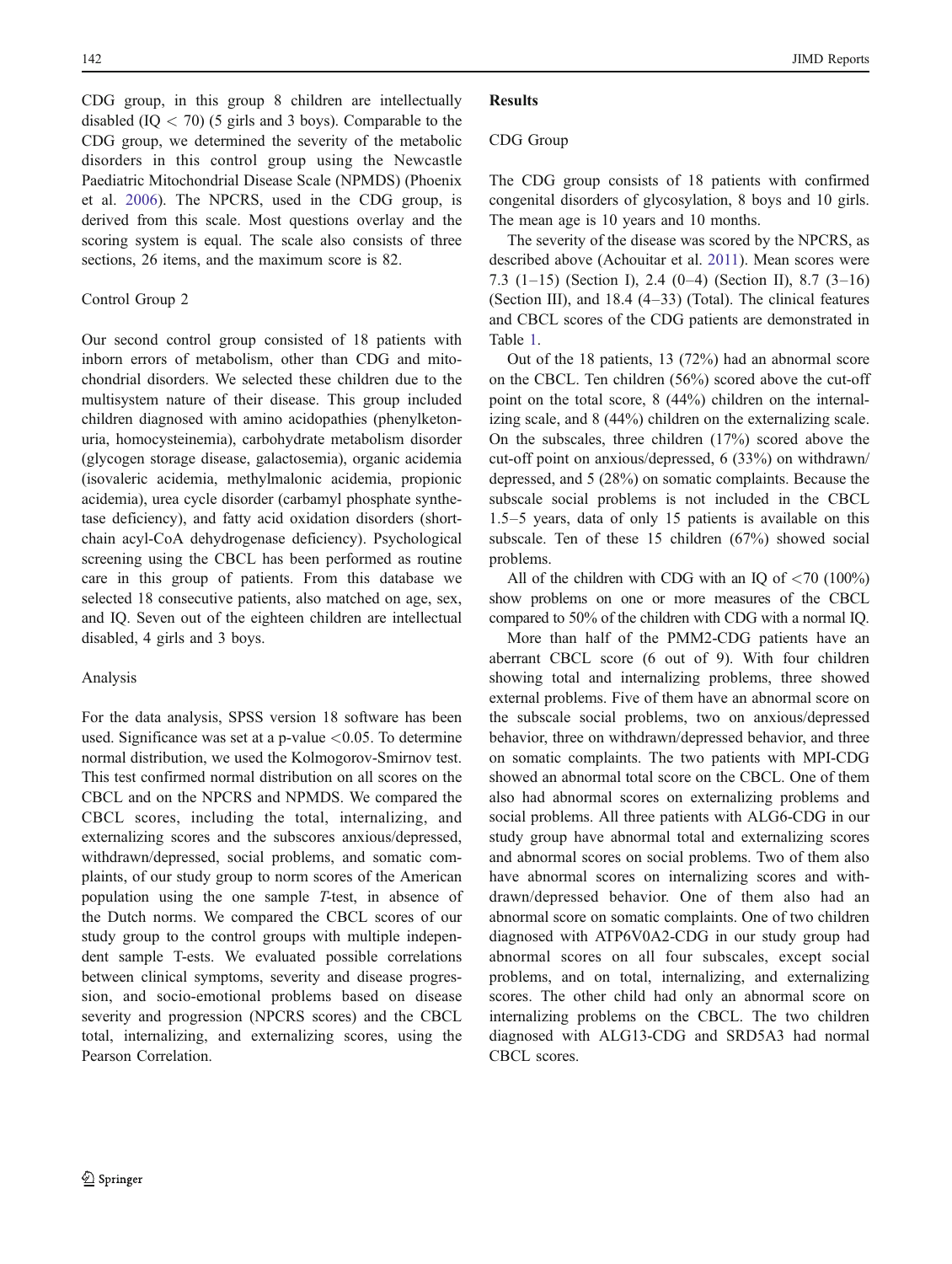| 흐              | Sex | Age            | ₫   | Diagnose/Complex<br>deficiency* | Visual involvement       | Communication<br>problems | Gastrointestinal           | Muscle hypotonia,<br>weakness | Liver involvement                | Growth retardation       | development<br>Impaired          | Ptosis                   | Ataxia                   | score<br>MCD | score<br>Total CBCL | T-score<br>internalizing<br>CBCL <sup>-</sup> | CBCL T-score<br>externalizing | core<br>φ<br>anx/dep<br>۳<br>CBCL | T-score<br>with/dep<br>CBCL <sup>-</sup> | social<br>CBCL T-score<br>problems | somatic complaints<br>-score<br>۳<br>CBCL |
|----------------|-----|----------------|-----|---------------------------------|--------------------------|---------------------------|----------------------------|-------------------------------|----------------------------------|--------------------------|----------------------------------|--------------------------|--------------------------|--------------|---------------------|-----------------------------------------------|-------------------------------|-----------------------------------|------------------------------------------|------------------------------------|-------------------------------------------|
| $\mathbf{1}$   | F   | 9              | >70 | C III and IV def.               | $+$                      | $\ddot{}$                 | $\mathsf{I}^a$             | $\ddot{}$                     | $\overline{\phantom{a}}$         | $\overline{\phantom{a}}$ | $\begin{array}{c} + \end{array}$ |                          | ٠                        | 18           | 72                  | 78                                            | 70                            | 68                                | 70                                       | 67                                 | 80                                        |
| $\overline{2}$ | M   | 18             | >70 | C I and III def.                | $+$                      | ٠                         | $\mathsf{I}^a$             | $+$                           |                                  | $+$                      | $+$                              | $+$                      | $+$                      | 27           | 60                  | 57                                            | 56                            | 57                                | 57                                       | 67                                 | 54                                        |
| 3              | F   | 5              | >70 | C I def.                        | $\bar{a}$                | $+$                       | $\overline{\phantom{a}}^a$ | $\ddot{}$                     | $\overline{\phantom{a}}$         | $\sim$                   | $\ddot{}$                        | $\ddot{}$                | $\sim$                   | 15           | 60                  | 62                                            | 51                            | 50                                | 67                                       |                                    | 62                                        |
| 4              | M   | $\overline{7}$ | <70 | C I, II and III def.            | $\overline{\phantom{a}}$ |                           | $+$ <sup>a</sup>           | $\ddot{}$                     | $\overline{\phantom{a}}$         | ٠                        | $\ddot{}$                        | $\overline{\phantom{a}}$ | ٠                        | 12           | 68                  | 52                                            | 64                            | 50                                | 66                                       | 62                                 | 50                                        |
| 5              | F   | 3              | >70 | C I, II and III def.            | $\overline{\phantom{a}}$ | ÷,                        | $+$                        | $\ddot{}$                     | $\overline{\phantom{a}}$         | $\sim$                   | $\ddot{}$                        | $\overline{\phantom{a}}$ | $\overline{\phantom{a}}$ | 9            | 67                  | 72                                            | 58                            | 63                                | 76                                       |                                    | 74                                        |
| 6              | E   | 11             | <70 | C I and III def.                | $\bar{a}$                | $+$                       | $+$ <sup>a</sup>           | $\ddot{}$                     | $\sim$                           | ٠                        | $\ddot{}$                        | $\overline{\phantom{a}}$ | $+$                      | 15           | 64                  | 64                                            | 62                            | 66                                | 66                                       | 54                                 | 50                                        |
| $\overline{7}$ | M   | 11             | <70 | C V def.                        | ÷.                       | $+$                       | $+$ <sup>a</sup>           | $+^{\rm b}$                   | $\ddot{}$                        | $\ddot{}$                | $\ddot{}$                        | $+$                      | $\overline{\phantom{a}}$ | 25           | 47                  | 52                                            | 33                            | 50                                | 62                                       | 56                                 | 57                                        |
| 8              | M   | 12             | >70 | C III def.                      |                          | $+$                       |                            |                               | $\begin{array}{c} + \end{array}$ |                          | $+$                              | $+$                      |                          | 10           | 67                  | 70                                            | 58                            | 68                                | 70                                       | 82                                 | 64                                        |
| 9              | M   | 17             | <70 | C I def.                        | $\ddot{\phantom{1}}$     | $\ddot{}$                 | $\overline{\phantom{a}}$   | ä,                            |                                  | $\overline{a}$           | $\ddot{}$                        | $\overline{\phantom{a}}$ | $\ddot{\phantom{1}}$     | 8            | 57                  | 67                                            | 46                            | 54                                | 86                                       | 58                                 | 54                                        |
| 10             | F.  | 9              | >70 | C I, III and V def.             | $\ddot{}$                | ٠                         | $\overline{\phantom{a}}$   | $\ddot{}$                     | $\sim$                           | $\ddot{}$                | $\ddot{}$                        | $\overline{\phantom{a}}$ | $\sim$                   | 14           | 46                  | 52                                            | 34                            | 52                                | 56                                       | 51                                 | 53                                        |
| 11             | M   | 12             | >70 | C I def.                        | ÷.                       | $\ddot{}$                 | $\sim$                     | ÷,                            | $\sim$                           | ٠                        | $\ddot{}$                        | $\overline{\phantom{a}}$ | $\overline{\phantom{a}}$ | 3            | 52                  | 69                                            | 40                            | 63                                | 70                                       | 54                                 | 64                                        |
| 12             | F   | 17             | >70 | C V def.                        |                          |                           | $\ddot{}$                  | $\ddot{}$                     | $\sim$                           | ٠                        | $\ddot{}$                        |                          | $\overline{\phantom{a}}$ | 8            | 29                  | 33                                            | 34                            | 50                                | 50                                       | 50                                 | 50                                        |
| 13             | M   | 6              | >70 | C I and III def.                | $\sim$                   | ÷,                        | $\sim$                     | ÷,                            | $\sim$                           | ٠                        | $\ddot{}$                        | $\overline{\phantom{a}}$ | ٠                        | 10           | 53                  | 65                                            | 48                            | 57                                | 54                                       | 53                                 | 72                                        |
| 14             | F   | 19             | <70 | C I and IV def.                 | $\ddot{}$                | $+$                       | $+$ <sup>a</sup>           | $+^{\rm b}$                   | $\sim$                           | $\ddot{}$                | $\ddot{}$                        |                          | $\overline{\phantom{a}}$ | 27           | 59                  | 58                                            | 49                            | 50                                | 60                                       | 61                                 | 68                                        |
| 15             | F   | 16             | <70 | C I and IV def.                 | $+$                      | $+$                       | $+$ <sup>a</sup>           | $+^{b}$                       | $\sim$                           | $\ddot{}$                | $\ddot{}$                        | $\overline{\phantom{a}}$ | ٠                        | 29           | 70                  | 70                                            | 66                            | 57                                | 85                                       | 54                                 | 68                                        |
| 16             | F   | 2              | <70 | C I def.                        | $\ddot{}$                | $\ddot{}$                 | $\mathsf{I}^{\mathsf{a}}$  | $\ddot{}$                     | $\overline{\phantom{a}}$         | ٠                        | $\ddot{}$                        | $\overline{\phantom{a}}$ | ٠                        | 20           | 57                  | 58                                            | 59                            | 50                                | 63                                       |                                    | 53                                        |
| 17             | F   | 6              | <70 | C II and III def.               |                          |                           | $+$ <sup>a</sup>           | $+$                           | $\ddot{}$                        | $+$                      | $+$                              | $\overline{\phantom{a}}$ | ٠                        | 16           | 77                  | 70                                            | 80                            | 57                                | 77                                       | 77                                 | 68                                        |
| 18             | M   | 6              | >70 | C III def.                      | ÷.                       |                           | $+$ <sup>a</sup>           |                               |                                  | $\ddot{}$                | $\ddot{}$                        |                          | ٠                        | 9            | 53                  | 41                                            | 50                            | 50                                | 50                                       | 58                                 | 53                                        |

Table 2 Characteristics, NPMDS, and CBCL scores of MCD patients

Gray: increased score for social problems

\*All patients, except 5, 10, and 11, had impaired educational achievement. The diagnosis is made based on measurements in a muscle biopsy according to established diagnostic procedures (Janssen et al. (2006) Chemistry 52: 860)

<sup>a</sup> Also feeding problems

<sup>b</sup> Wheelchair use

#### Control Group 1

The first control group consisted of 18 patients with a mitochondrial disease, 8 boys and 10 girls, with a mean age of 10 years and 8 months. The severity of the disease was scored by the NPMDS (see Methods) (Phoenix et al. [2006](#page-9-0)). Mean scores on Section I, II, and III are, respectively, 6.2  $(0-17)$ , 1.7  $(0-4)$ , and 7.4  $(2-16)$  and the mean total score was 15.3 (3–29). Independent T-tests show no significant differences in scores between the CDG group and the MCD group. Clinical features and the CBCL scores of the MCD patients are demonstrated in Table 2. Twelve (67%) out of the 18 patients had an abnormality on the CBCL. Nine children (50%) scored above the cut-off point on the total score, 10 (56%) on the internalizing, and 5 (28%) on the externalizing scale. Three children (17%) had a score above the cut-off point on the subscale anxious/depressed, 10 (56%) on withdrawn/depressed, and 6 (33%) children on the subscale somatic complaints. Four out of 15 children (27%) showed social problems.

## Control Group 2

The second control group consists of 18 patients with inborn errors of metabolism, including amino acidopathies, carbohydrate metabolism disorder, organic academia, urea cycle disorder, and fatty acid oxidation disorders. Mean age

was 10 years and 4 months, with ages varying from 3 years and 9 months to 18 years and 5 months. No instrument was available to score disease severity. CBCL scores of the second control group are demonstrated in Table [3.](#page-5-0)

Eleven (61%) out of the 18 patients had an abnormality on the CBCL. Eight children (44%) scored above the cutoff point on the total score, six (33%) on the internalizing scale, and 5 (28%) on the externalizing scale. Three children (17%) showed problems on the subscale anxious/ depressed, two (11%) on withdrawn/depressed, and five (28%) on somatic complaints. Five out of 15 children (33%) showed social problems.

Correlation Clinical Severity and Organ Involvement with CBCL Scores

No correlations were found between the CBCL total score and the NPCRS total score (Pearson Correlation  $= 0.068$ ,  $p = 0.790$ ), NPCRS section I (Pearson Correlation = 0.088,  $p = 0.728$ ), or NPCRS section III (Pearson Correlation  $= -0.143$ ,  $p = 0.572$ ). There is a small positive correlation between Section II on the NPCRS and total score on CBCL in CDG as measured by the Pearson Correlation (Pearson Correlation = 0.482,  $p = 0.043$ ). However, regarding the small sample sizes we do not consider this result as statistically significant.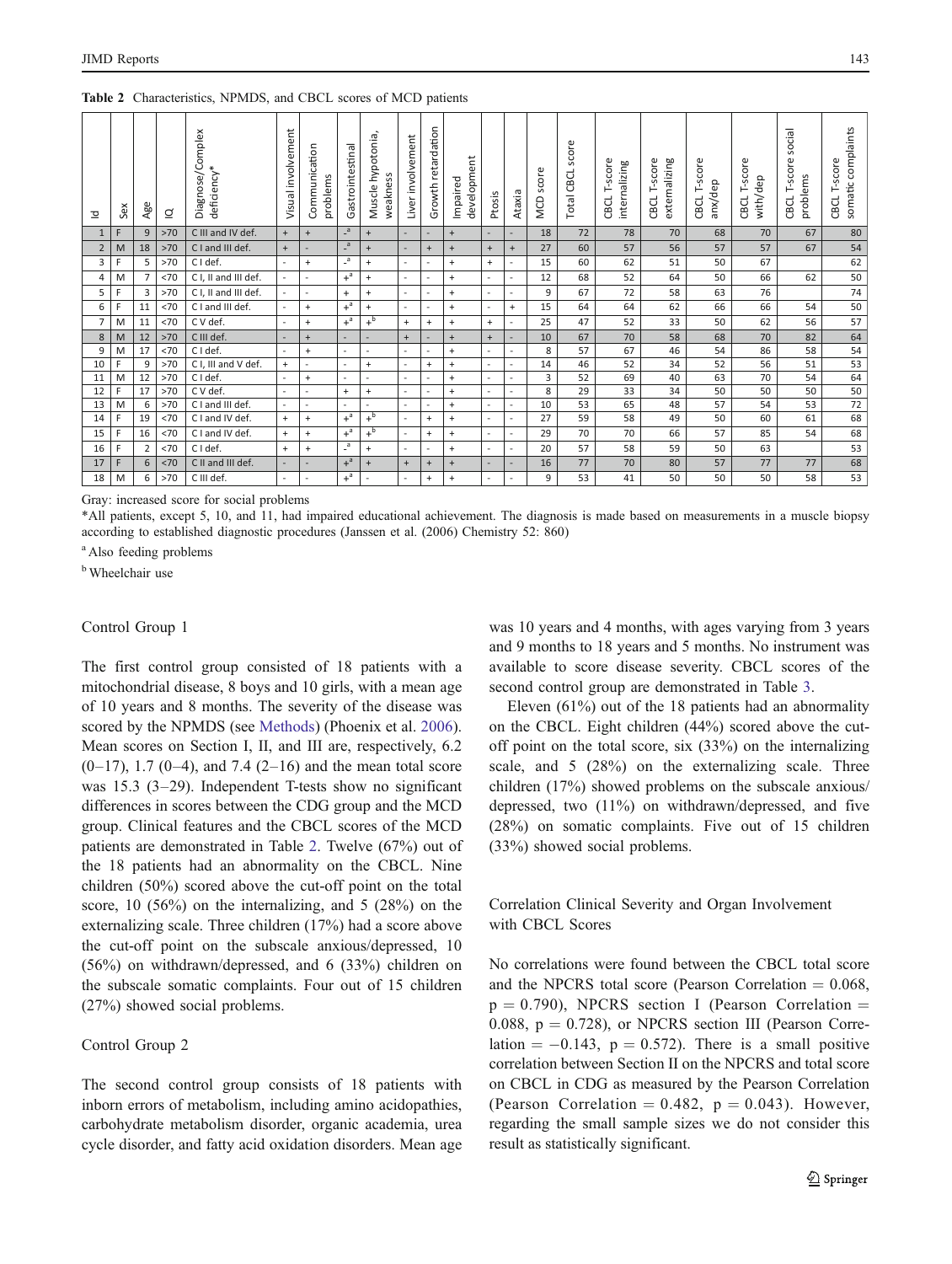| 흐              | Sex | Age            | $\overline{\mathsf{a}}$ | Diagnose                | Total CBCL score | CBCL T-score<br>internalizing | CBCL T-score<br>externalizing | CBCL T-score<br>anx/dep | T-score<br>with/dep<br>CBCL | CBCL T-score social<br>problems | somatic complaints<br>CBCL T-score |
|----------------|-----|----------------|-------------------------|-------------------------|------------------|-------------------------------|-------------------------------|-------------------------|-----------------------------|---------------------------------|------------------------------------|
| $\mathbf{1}$   | M   | 4              | <70                     | Methylmalonic aciduria  | 55               | 51                            | 59                            | 50                      | 56                          |                                 | 50                                 |
| $\overline{2}$ | M   | 10             | $>70$                   | Glycogenosis type la    | 71               | 71                            | 65                            | 66                      | 76                          | 69                              | 67                                 |
| 3              | M   | $\overline{7}$ | <70                     | Propionic acidemia      | 50               | 41                            | 44                            | 50                      | 54                          | 56                              | 50                                 |
| $\overline{4}$ | M   | 9              | $>70$                   | Glycogenosis type IX    | 64               | 58                            | 66                            | 57                      | 66                          | 65                              | 50                                 |
| 5              | M   | 6              | >70                     | Carbamoyl phosphate     | 62               | 58                            | 58                            | 57                      | 62                          | 53                              | 53                                 |
|                |     |                |                         | synthetase I deficiency |                  |                               |                               |                         |                             |                                 |                                    |
| 6              | M   | 12             | <70                     | Glycogenosis type la    | 58               | 62                            | 53                            | 63                      | 53                          | 58                              | 67                                 |
| $\overline{7}$ | F   | 15             | $>70$                   | Cobalamin C deficiency  | 67               | 58                            | 64                            | 50                      | 63                          | 70                              | 62                                 |
| 8              | F   | 18             | <70                     | Cobalamin C deficiency  | 62               | 64                            | 51                            | 62                      | 57                          | 61                              | 65                                 |
| 9              | F   | 10             | <70                     | Isovaleric aciduria     | 69               | 64                            | 70                            | 66                      | 64                          | 62                              | 53                                 |
| 10             | F   | 9              | <70                     | Glycogenosis type IX    | 53               | 48                            | 47                            | 50                      | 50                          | 51                              | 61                                 |
| 11             | F   | 5              | >70                     | Isovaleric aciduria     | 42               | 49                            | 39                            | 56                      | 51                          |                                 | 50                                 |
| 12             | F   | 8              | >70                     | Ketotic hypoglycemia    | 53               | 56                            | 44                            | 54                      | 52                          | 54                              | 61                                 |
| 13             | F   | 10             | >70                     | Glycogenosis type IX    | 55               | 61                            | 51                            | 57                      | 50                          | 51                              | 68                                 |
| 14             | M   | 3              | <70                     | Glycogenosis type IX    | 48               | 55                            | 44                            | 56                      | 60                          |                                 | 53                                 |
| 15             | M   | 10             | >70                     | Glycogenosis type IX    | 36               | 45                            | 33                            | 50                      | 50                          | 50                              | 57                                 |
| 16             | F   | $\overline{7}$ | >70                     | Phenylketonuria         | 62               | 58                            | 64                            | 54                      | 64                          | 57                              | 53                                 |
| 17             | F   | 18             | <70                     | Galactosemia            | 52               | 58                            | 34                            | 55                      | 63                          | 73                              | 53                                 |
| 18             | F   | 15             | $>70$                   | Methylmalonic aciduria  | 68               | 74                            | 59                            | 72                      | 60                          | 70                              | 84                                 |

<span id="page-5-0"></span>Table 3 Characteristics and CBCL scores of the patients of control group 2

Gray: increased score for social problems

**Table 4** Mean behavior T-scores in the patients with CDG compared to norm scores.  $N = 18$ 

|                                   | Total score<br>$(CBCL 1.5-18)$<br>years) | Internalizing<br>score<br>$(CBCL$ 1.5-18<br>years) | Externalizing<br>score<br>$(CBCL$ 1.5-18<br>years) | Anxious/<br>depressed<br>$(CBCL$ 1.5-18<br>years) | Withdrawn/<br>depressed<br>(CBCL)<br>$1.5 - 18$ years) | Social<br>problems<br>$(CBCL 6-18)$<br>years) | Somatic<br>complaints<br>$(CBCL$ 1.5-18<br>years) |
|-----------------------------------|------------------------------------------|----------------------------------------------------|----------------------------------------------------|---------------------------------------------------|--------------------------------------------------------|-----------------------------------------------|---------------------------------------------------|
| Mean T-score                      | 59.6                                     | 55.4                                               | 55.2                                               | 55.1                                              | 60.0                                                   | 68.4                                          | 60.4                                              |
| Mean diff.<br>$(95\% \text{ CI})$ | $9.6(3.7-15.4)$                          | $5.4(-1.2-12.1)$                                   | $5.2(-0.2-10.7)$                                   | $1.1 (-2.9 - 5.2)$                                | $6.0(2.7-9.3)$                                         | $14.4(9.1-19.7)$                              | $6.4(2.1-10.8)$                                   |
| p-value                           | 0.003                                    | 0.101                                              | 0.059                                              | 0.571                                             | 0.001                                                  | 0.000                                         | 0.006                                             |

For the standard CBCL scales, a subscale score of <65 is normal, 65–69 scores are borderline, and from the score >70 indicate a clinical problem (normative ranges are different for girls and for boys) (Achenbach and Rescorla [2000,](#page-8-0) [2001\)](#page-8-0)

#### CDG Patients Scores Compared to Norm Scores

Mean CBCL total score is significantly higher in children with CDG compared to norm scores ( $p = 0.003$ ; Table 4). The internalizing and externalizing scales were not significantly higher ( $p = 0.101$  and  $p = 0.059$ , respectively). The mean score of anxious, depressive behavior in our study group was not statistically significantly increased ( $p = 0.571$ ).

Compared to the norms scores, in children with CDG the mean score was significantly higher on withdrawn/ depressed behavior  $(p = 0.001)$ , social problems  $(p = 0.000)$ , and on somatic complaints  $(p = 0.006)$ .

Furthermore, we screened the other subscales for possible problems. Results showed more thought problems  $(p = 0.044)$ , attention problems  $(p = 0.004)$ , aggressive behavior ( $p = 0.011$ ), affective problems ( $p = 0.003$ ), anxiety problems  $(p = 0.032)$ , somatic problems  $(p = 0.031)$ , ADHD problems  $(p = 0.008)$ , and conduct problems ( $p = 0.016$ ) in the CDG group compared to the norms.

Table [5](#page-6-0) shows the mean differences between CDG patients with an IQ of  $> 70$  and an IQ  $< 70$  and the norm scores. In CDG patients with a normal IQ, results still show a significantly increased mean score on the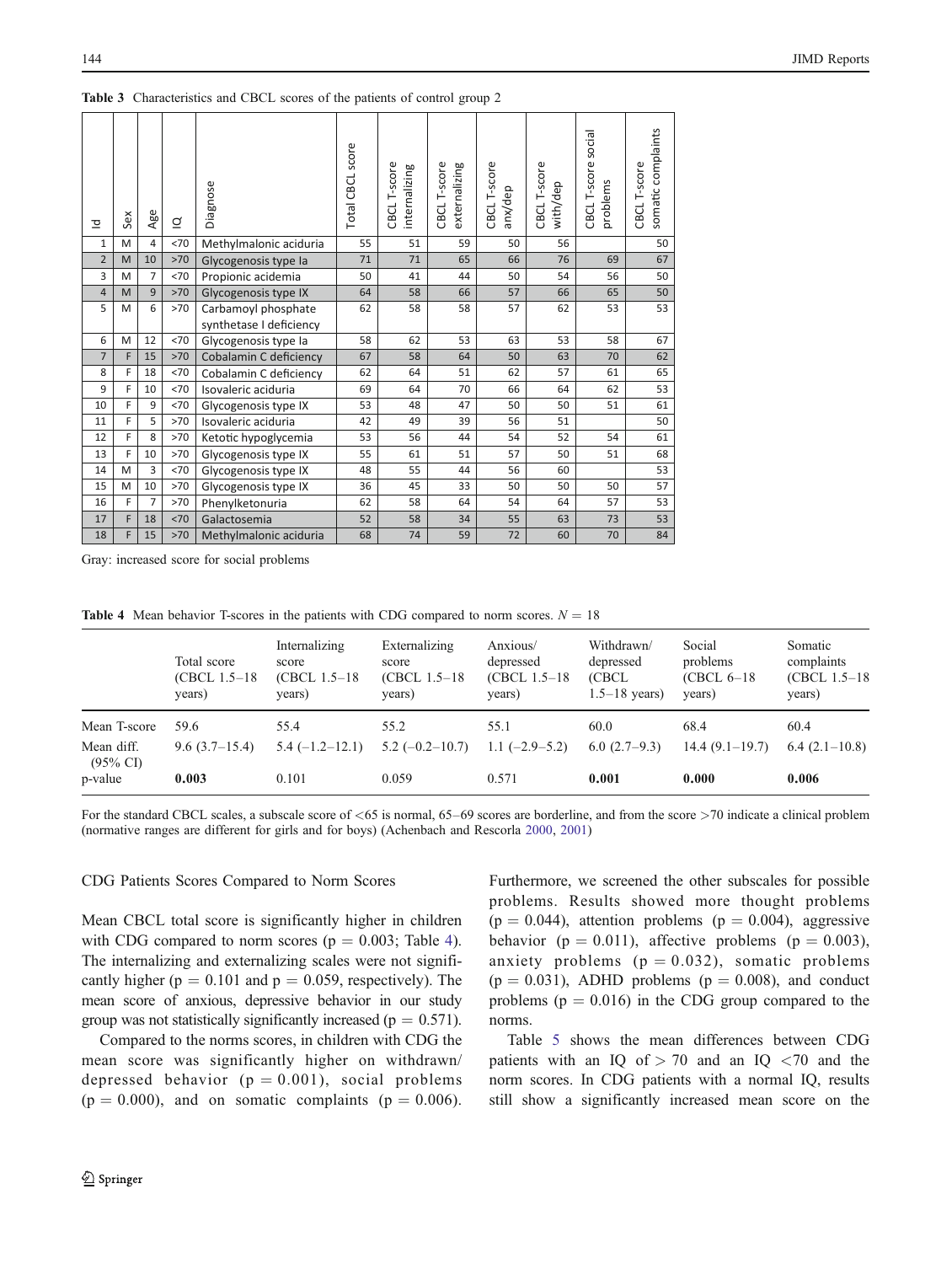|                                                            | Total score<br>(CBCL 1.5-18)<br>years) | Internalizing<br>score<br>$(CBCL$ 1.5-18<br>years)                     | Externalizing<br>score<br>$(CBCL$ 1.5-18<br>years) | Anxious/<br>depressed<br>$(CBCL$ 1.5-18<br>years)                                        | Withdrawn/<br>depressed<br>$(CBCL$ 1.5-18<br>years) | Social<br>problems<br>$(CBCL 6-18)$<br>years) | Somatic<br>complaints<br>$(CBCL$ 1.5-18<br>years) |
|------------------------------------------------------------|----------------------------------------|------------------------------------------------------------------------|----------------------------------------------------|------------------------------------------------------------------------------------------|-----------------------------------------------------|-----------------------------------------------|---------------------------------------------------|
| Patients with CDG and an IQ of $>70$ . $N = 10$            |                                        |                                                                        |                                                    |                                                                                          |                                                     |                                               |                                                   |
| Mean T-score                                               | 57.4                                   | 55.7                                                                   | 53.0                                               | 56.9                                                                                     | 60.2                                                | 67.3                                          | 60.1                                              |
| Mean diff.<br>$(95\% \text{ CI})$                          |                                        | 7.4 $(-2.0-16.8)$ 5.7 $(-5.4-16.8)$ 3.0 $(-4.5-10.5)$ 2.9 $(-4.1-9.9)$ |                                                    |                                                                                          | $6.2(0.9-11.5)$                                     | $13.3(3.0-23.5)$                              | $6.1(-1.1-13.3)$                                  |
| p-value                                                    | 0.108                                  | 0.275                                                                  | 0.386                                              | 0.371                                                                                    | 0.027                                               | 0.019                                         | 0.089                                             |
| Patients with CDG and an IO of $\langle 70, N = 8 \rangle$ |                                        |                                                                        |                                                    |                                                                                          |                                                     |                                               |                                                   |
| Mean T-score                                               | 62.3                                   | 55.1                                                                   | 58.0                                               | 52.9                                                                                     | 59.8                                                | 69.7                                          | 60.9                                              |
| Mean diff.<br>$(95\% \text{ CI})$                          |                                        |                                                                        |                                                    | 12.3 $(4.0-20.5)$ 5.1 $(-4.1-14.3)$ 8.0 $(-1.8-17.8)$ -1.1 $(-5.6-3.4)$ 5.8 $(0.5-11.0)$ |                                                     | $15.7(10.5-20.9)$ 6.9 $(0.7-13.0)$            |                                                   |
| p-value                                                    | 0.010                                  | 0.229                                                                  | 0.094                                              | 0.573                                                                                    | 0.035                                               | 0.000                                         | 0.033                                             |

<span id="page-6-0"></span>Table 5 Mean behavior T-scores in the patients with CDG and an IQ of >70 and < 70 compared to norm scores

For the standard CBCL scales, a subscale score of <65 is normal, 65–69 scores are borderline, and from the score >70 indicate a clinical problem (normative ranges are different for girls and for boys) (Achenbach and Rescorla [2000,](#page-8-0) [2001\)](#page-8-0)

Table 6 Mean behavior T-scores in the patients with CDG compared to T-scores in the control groups

|                                                                                                   | Total score<br>(CBCL)<br>$1.5 - 18$<br>years) | Internalizing<br>score<br>$(CBCL$ 1.5-18<br>years)                                          | Externalizing<br>score<br>(CBCL 1.5-18 (CBCL 1.5-18)<br>years) | Anxious/<br>depressed<br>years) | Withdrawn/<br>depressed<br>$(CBCL$ 1.5-18<br>years)                                                               | Social<br>problems<br>(CBCL)<br>$6-18$ years) | Somatic<br>complaints<br>$(CBCL$ 1.5-18<br>years) |
|---------------------------------------------------------------------------------------------------|-----------------------------------------------|---------------------------------------------------------------------------------------------|----------------------------------------------------------------|---------------------------------|-------------------------------------------------------------------------------------------------------------------|-----------------------------------------------|---------------------------------------------------|
| Mean behavior T-scores in the patients with CDG compared to T-scores in control group 1, $N = 18$ |                                               |                                                                                             |                                                                |                                 |                                                                                                                   |                                               |                                                   |
| Mean T-score<br>CDG group                                                                         | 59.6                                          | 55.4                                                                                        | 55.2                                                           | 55.1                            | 60.0                                                                                                              | 68.4                                          | 60.4                                              |
| Mean T-score control<br>group 1                                                                   | 58.8                                          | 60.6                                                                                        | 53.2                                                           | 56.2                            | 65.8                                                                                                              | 60.3                                          | 60.8                                              |
| Mean diff.<br>$(95\% \text{ CI})$                                                                 |                                               |                                                                                             |                                                                |                                 | $0.8$ (-7.0-8.6) -5.1 (-13.5-3.3) 2.0 (-6.1-10.1) -1.1 (-6.2-3.9) -5.8 (-11.9-0.2) 8.1 (1.1-15.2) -0.3 (-6.5-5.8) |                                               |                                                   |
| p-value                                                                                           | 0.841                                         | 0.226                                                                                       | 0.621                                                          | 0.658                           | 0.058                                                                                                             | 0.026                                         | 0.913                                             |
| Mean behavior T-scores in the patients with CDG compared to T-scores in control group 2. $N = 18$ |                                               |                                                                                             |                                                                |                                 |                                                                                                                   |                                               |                                                   |
| Mean T-score<br>CDG group                                                                         | 59.6                                          | 55.4                                                                                        | 55.2                                                           | 55.1                            | 60.0                                                                                                              | 68.4                                          | 60.4                                              |
| Mean T-score Control<br>group 2                                                                   | 57.1                                          | 57.3                                                                                        | 52.5                                                           | 56.9                            | 58.4                                                                                                              | 60.0                                          | 58.7                                              |
| Mean diff.<br>$(95\% \text{ CI})$                                                                 |                                               | 2.5 $(-4.7-9.7)$ $-1.8$ $(-9.4-5.8)$ 2.7 $(-4.8-10.3)$ $-1.8$ $(-6.8-3.2)$ 1.6 $(-3.1-6.3)$ |                                                                |                                 |                                                                                                                   |                                               | $8.4(1.9-14.9)$ 1.7 $(-4.3-7.8)$                  |
| p-value                                                                                           | 0.487                                         | 0.626                                                                                       | 0.469                                                          | 0.461                           | 0.489                                                                                                             | 0.013                                         | 0.565                                             |

For the standard CBCL scales, a subscale score of <65 is normal, 65–69 scores are borderline, and from the score >70 indicate a clinical problem (normative ranges are different for girls and for boys) (Achenbach and Rescorla [2000,](#page-8-0) [2001\)](#page-8-0)

subscales withdrawn/depressed behavior ( $p = 0.027$ ) and social problems  $(p = 0.019)$  compared to norms, even though less patients are included ( $n = 10$ ). Children with CDG with an IQ of <70 show more total problems  $(p = 0.010)$ , withdrawn/depressed behavior  $(p = 0.035)$ , somatic complaints ( $p = 0.033$ ), and social problems  $(p = 0.000)$  compared to the norms.

Comparison Between CDG Group and the Control Groups

The mean CBCL total, externalizing, and internalizing scores in our study group was not significantly aberrant from both control groups (Table 6). The same was true for the subscales anxious/depressed, withdrawn/depressed behavior, and somatic complaints.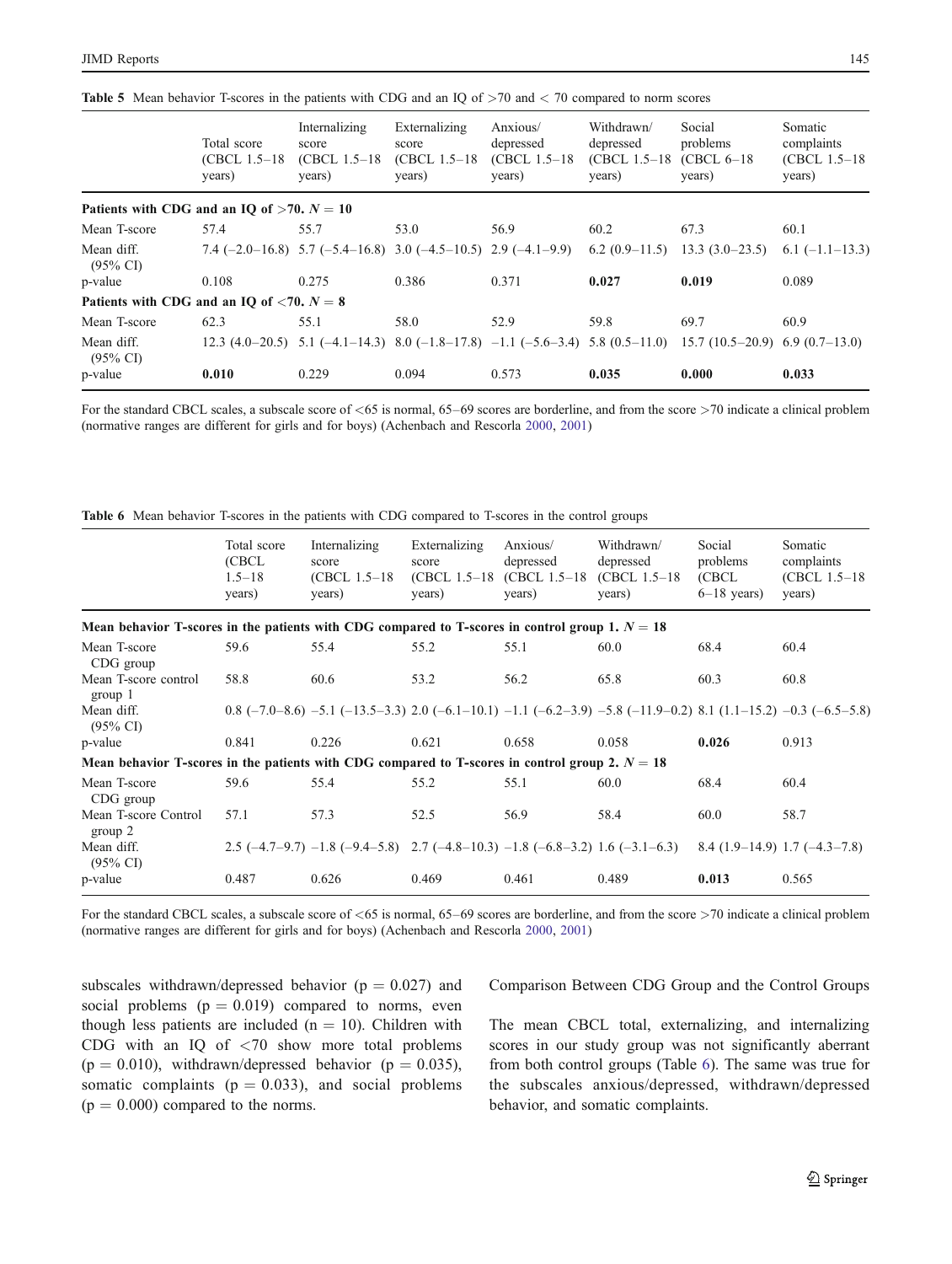The occurrence of social problems was significantly higher in our study group compared to children with mitochondrial disorders ( $p = 0.026$ ) and children with other metabolic disorders ( $p = 0.013$ ).

## **Conclusions**

The aim of this study was to investigate whether children with CDG have more socio-emotional problems compared to the norm group and compared to children with other chronic metabolic diseases with multisystem presentation. As observed in our clinic, results showed that children with CDG show more overall problems compared to norms. Furthermore, they show more withdrawn/depressive behavior, social problems, somatic complaints, affective problems, and anxiety problems compared to the norms. As previously described, this is in line with children with other metabolic diseases who also show more socio-emotional problems compared to healthy controls (Koene et al. [2009;](#page-8-0) Morava et al. [2010](#page-9-0); Mueller et al. [2010](#page-9-0); Northam et al. [2006](#page-9-0); Waisbren and White [2010](#page-9-0)). Compared to children with other metabolic diseases, children with CDG, however, show more social problems. This could mean that social problems are inherent to CDG. However, regarding the small sample sizes, more research is needed to draw such a firm conclusion.

One might hypothesize that a more severely affected child would have higher scores on the CBCL. However this was not the case, there was no correlation found between total score on NPCRS and the scores on the CBCL. Results suggest that socio-emotional problems are more a result of the disease itself rather than of the disease severity or progression.

In our study, all of the children, with CDG with an IQ below 70, show one or more socio-emotional problems. This is even higher as described in literature, which shows that the prevalence of socio-emotional problems is three to five times higher in the intellectually disabled compared to the normal population (Došen [2008\)](#page-8-0). Therefore, children with CDG who are also intellectually disabled have an even higher risk of socio-emotional problems. According to Koskentausta et al. [\(2004](#page-8-0)), the CBCL is reliable in mild intellectually disabled children, but is less reliable in children with moderate, severe, or profound intellectual disability. A study of Borthwick-Duffy et al. [\(1997\)](#page-8-0) showed, however, that CBCL is reliable in children with an intellectual disability and supports the use of the CBCL in these children. Furthermore, Masi et al. ([2002\)](#page-8-0) report that the CBCL overall measure shows a high correlation with other measures of socio-emotional problems in mentally retarded children and could therefore be used as a reliable screenings instrument. A limitation is that this study did not make a subdivision in IQ values below 70 due to small sample sizes; in future studies, this is recommended to draw firm conclusions.

By evaluating the relatively small CDG subpopulation with normal intelligence, the scores are still significantly higher on subscales withdrawn/depressed behavior and social problems compared to the population (Table [5\)](#page-6-0). Therefore, the occurrence of withdrawn/depressed behavior and social problems in children with CDG seems to be independent of intelligence.

Surprisingly, we found no differences regarding anxious/ depressed behavior in children with CDG compared to the population. Even in the intellectually disabled children, there were no differences found, while according to the literature, mentally retarded children are more vulnerable to socio-emotional problems, especially anxiety and depression (Masi et al. [1999](#page-8-0), [2000\)](#page-8-0). According to Masi et al. [\(2002](#page-8-0)) the anxious/depressed subscale of the CBCL, however, does not correlate with other depression measures in questionnaires developed solely for mentally retarded children. So it is questionable if the results regarding the anxious/depressed subscale could be partially explained by the questionnaire used. Future studies must take mental retardation into account and use multiple diagnostic instruments to investigate depression.

Results in our mixed cohort showed that in almost all types of CDG, children showed one or more socioemotional problems. PMM2-CDG patients are described as happy children and no mood disorders have been reported yet. Nevertheless in our study, six out of the nine PMM2-CDG patients showed abnormal scores on CBCL. PMM2-CDG is the largest CDG group, with over 700 patients reported worldwide. Furthermore, all three ALG6- CDG patients showed significant psychological problems. In literature, observations regarding behavior in this patient group are lacking. However, these results should be interpreted with caution regarding the small sample size of the group. Therefore, future research is recommended to investigate whether the prevalence, degree, and nature of psychological problems are variable between different subtypes of CDG.

This study suggests that CDG patients could suffer from untreated psychological problems. However, one should be cautious with drug therapy. CDG effects liver function and most drugs used in psychiatric treatment are eliminated by the liver. The effect of these drugs on glycosylation is not yet evaluated. Because of the possible side effects of psychopharmaca in inborn errors of metabolism, psychological therapy is of first choice in children with metabolic disorders and socio-emotional problems.

Congenital disorders of glycosylation form a relatively young but growing group of inborn errors of metabolism. Future studies are needed to further elucidate the psychological aspects of the disease and are essential for optimal interpretation and treatment of socio-emotional problems in children with CDG.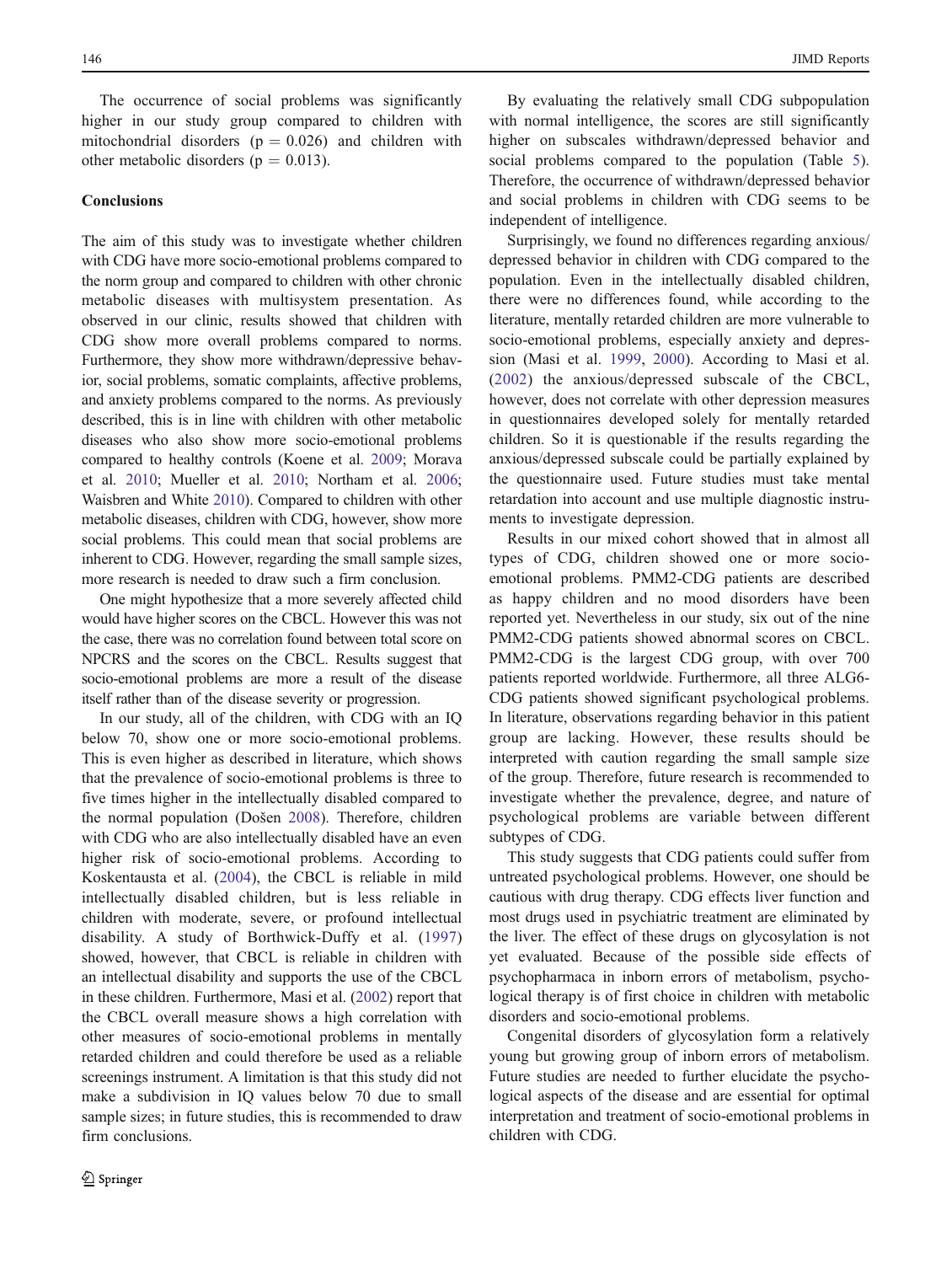<span id="page-8-0"></span>In summary, our study results show an increased prevalence of socio-emotional problems in patients diagnosed with CDG compared to norm scores. Mean total scores, scores on withdrawn/depressed behavior, social problems and somatic complaints were significantly increased. More than two thirds of our CDG patients have abnormal scores on CBCL. Compared to children with other metabolic disorders, CDG patients show more social problems. Therefore, it can be concluded that patients with CDG have an increased risk of developing socio-emotional problems. Based on our results, a standard screening for psychological problems is recommended in CDG patients for the early detection of psychological problems and to provide adequate treatment at an early stage.

## Synopsis

A standard screening for psychological problems is recommended for the early detection of psychological problems in CDG patients.

## **Contributors**

Eva Morava and Chris Verhaak designed and supervised the study and commentated on the text. Lotte van Dongen and Kim van de Loo managed the data, the statistical analyses, and wrote the article.

M. Mohamed, T. Gardeitchik, T.W. Kouwenberg, S.B. Wortmann and D.J. Lefeber - were involved in the conception and design, and reviewed the manuscript.

R.J.T. Rodenburg- was involved in the conception and design, and responsible for the laboratory diagnostic analysis of the mitochondrial patients and reviewed the manuscript.

#### Guarantor

E. Morava

## Role of Funding Source

No financial support was used by this study.

#### Ethics Approval

There was no ethics approval required.

#### Patient Consent Statement

No patient consent was required.

#### Conflicts of Interest

The authors disclose any financial conflict of interest.

#### References

- Achenbach TM, Rescorla LA (2000) Manual for the ASEBA preschool forms and profiles. University of Vermont Department of Psychiatry, Burlington, VT
- Achenbach TM, Rescorla LA (2001) Manual for the ASEBA schoolage forms and profiles. University of Vermont, Research Center for Children, Youth, and Families, Burlington, VT
- Achouitar S, Mohamed M, Gardeitchik T et al (2011) Nijmegen paediatric CDG rating scale: a novel tool to assess disease progression. J Inherit Metab Dis 34:923–927
- Boekaerts M, Röder I (1999) Stress, coping, and adjustment in children with a chronic disease: a review of the literature. Disabil Rehabil 21:311–337
- Borthwick-Duffy SA, Lane KL, Widaman KF (1997) Measuring problem behaviors in children with mental retardation: dimensions and predictors. Res Dev Disabil 18:415–433
- Davis JD, Tremont G (2007) Neuropsychiatric aspects of hypothyroidism and treatment reversibility. Minerva Endocrinol  $32.49 - 65$
- Došen A (2008) Psychische stoornissen, gedragsproblemen en verstandelijke handicap. Koninklijke van Gorcum, Assen
- EvansDL CDS, Lewis L et al (2005) Mood disorders in the medically ill: scientific review and recommendations. Biol Psychiatry 58:175–189
- Freeze HH (2006) Genetic defects in the human glycome. Nat Rev Genet 7:537–551
- Grünewald S (2009) The clinical spectrum of phosphomannomutase 2 deficiency (CDG-Ia). Biochim Biophys Acta 1792:827–834
- Jaeken J (2010) Congenital disorders of glycosylation. Ann N Y Acad Sci 1214:190–198
- Jaeken J, Hennet T, Matthijs G, Freeze HH (2009) CDG nomenclature: time for a change! Biochim Biophys Acta 1792:825–826
- Koene S, Kozicz TL, Rodenburg RJ et al (2009) Major depression in adolescent children consecutively diagnosed with mitochondrial disorder. J Affect Disord 114:327–332
- Koskentausta T, Iivanainen M, Almqvist F (2004) CBCL in the assessment of psychopathology in Finnish children with intellectual disability. Res Devel Disabil 25:341–354
- Liem YS, Bode L, Freeze HH, Leebeek FW, Zandbergen AA, Paul Wilson J (2008) Using heparin therapy to reverse proteinlosing enteropathy in a patient with CDG-Ib. Nat Clin Pract Gastroenterol Hepatol 5:220–224
- Masi G, Brovedani P, Mucci M, Favilla L (2002) Assessment of anxiety and depression in adolescents with mental retardation. Child Psychiatry Hum Deve 32:227–237
- Masi G, Favilla L, Mucci M (2000) Generalized anxiety disorder in adolescents and young adults with mild mental retardation. Psychiatry 63:54–64
- Masi G, Mucci M, Favilla L, Poli P (1999) Dysthymic disorder in adolescents with intellectual disability. J Intellect Disabil Res 43:80–87
- Mohamed M, Guillard M, Wortmann SB et al (2011) Clinical and diagnostic approach in unsolved CDG patients with a type 2 transferrin pattern. Biochim Biophys Acta 1812:691–698
- Mokkink LB, van der Lee JH, Grootenhuis MA, Offringa M, van Praag BMS, Heymans HSA (2007) Omvang en gevolgen